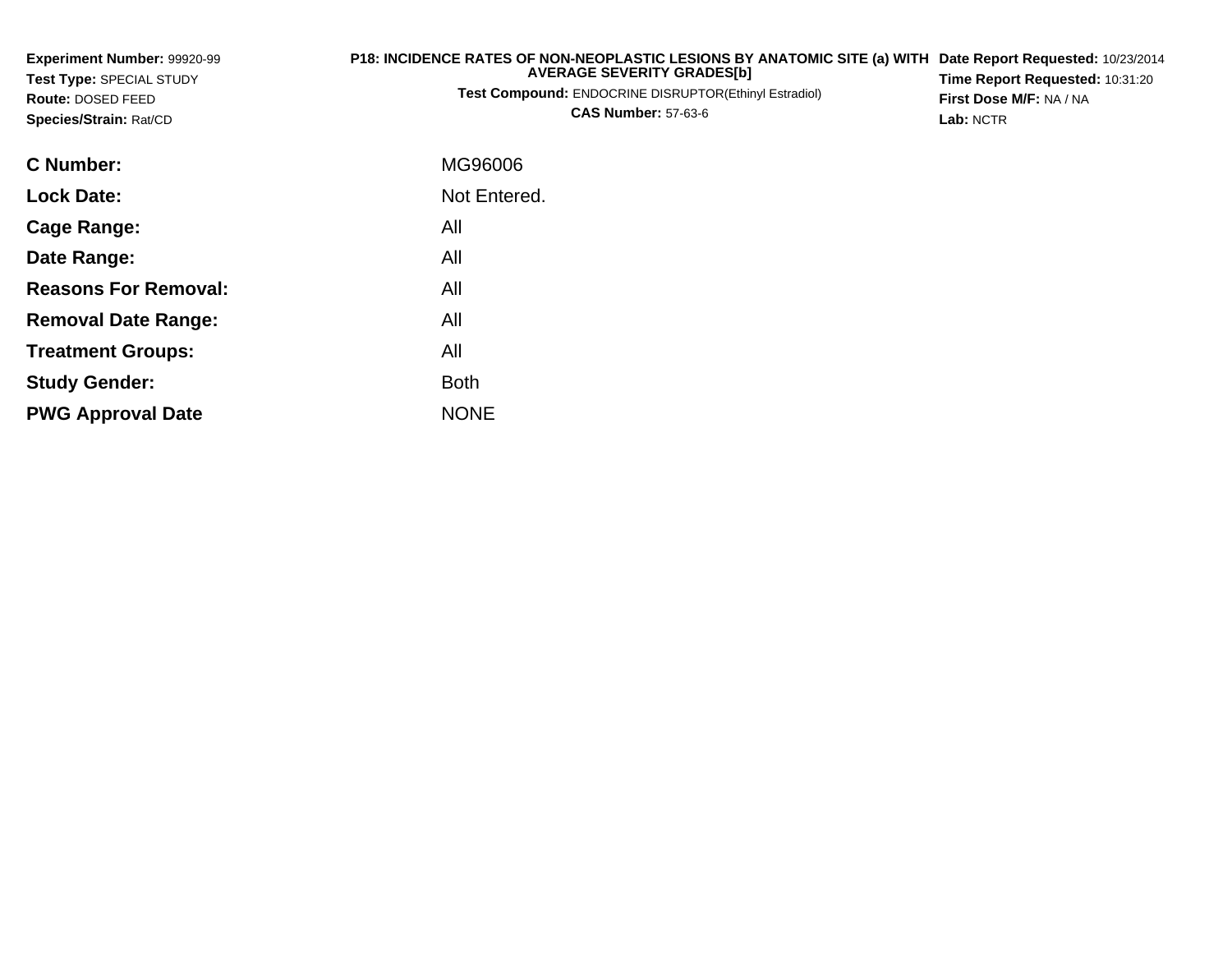**Test Type:** SPECIAL STUDY

### **P18: INCIDENCE RATES OF NON-NEOPLASTIC LESIONS BY ANATOMIC SITE (a) WITH AVERAGE SEVERITY GRADES[b] Date Report Requested:** 10/23/2014

**Test Compound:** ENDOCRINE DISRUPTOR(Ethinyl Estradiol)

**Route:** DOSED FEED**Species/Strain:** Rat/CD

**CAS Number:** 57-63-6

**Time Report Requested:** 10:31:20**First Dose M/F:** NA / NA**Lab:** NCTR

| <b>CONTROL</b><br>F <sub>0</sub> | F <sub>0</sub><br><b>2.0 PPB</b> | <b>10 PPB</b><br>F <sub>0</sub> | <b>50 PPB</b><br>F <sub>0</sub> |
|----------------------------------|----------------------------------|---------------------------------|---------------------------------|
|                                  |                                  |                                 |                                 |
| 25                               | 25                               | 25                              | 26                              |
|                                  |                                  |                                 |                                 |
| 1                                |                                  |                                 | 1                               |
|                                  |                                  |                                 |                                 |
|                                  |                                  |                                 | 25                              |
| 25                               | 25                               | 25                              | 26                              |
|                                  |                                  |                                 |                                 |
| (1)                              | (0)                              | (0)                             | (1)                             |
| (24)                             | (1)                              | (2)                             | (25)                            |
|                                  |                                  |                                 | 1                               |
|                                  | $\mathbf 1$                      |                                 |                                 |
| 1                                |                                  | $\overline{2}$                  |                                 |
| 6[1.0]                           |                                  |                                 | 8[1.0]                          |
| 3[1.0]                           |                                  |                                 | 4 [1.0]                         |
| (1)                              | (0)                              | (0)                             | (0)                             |
| 1[1.0]                           |                                  |                                 |                                 |
|                                  |                                  |                                 |                                 |
|                                  |                                  |                                 | (1)                             |
| (1)                              | (0)                              | (0)                             | (1)                             |
|                                  |                                  |                                 |                                 |
| (24)                             | (0)                              | (0)                             | (26)                            |
| 1[1.0]                           |                                  |                                 |                                 |
| (23)                             | (0)                              | (0)                             | (26)                            |
| (24)                             |                                  |                                 | (25)                            |
|                                  |                                  |                                 | 2                               |
| (24)                             | (0)                              | (0)                             | (25)                            |
|                                  | 24<br>(1)                        | 25<br>(0)<br>(0)                | 25<br>(0)<br>(0)                |

a - Number of animals examined microscopically at site and number of animals with lesion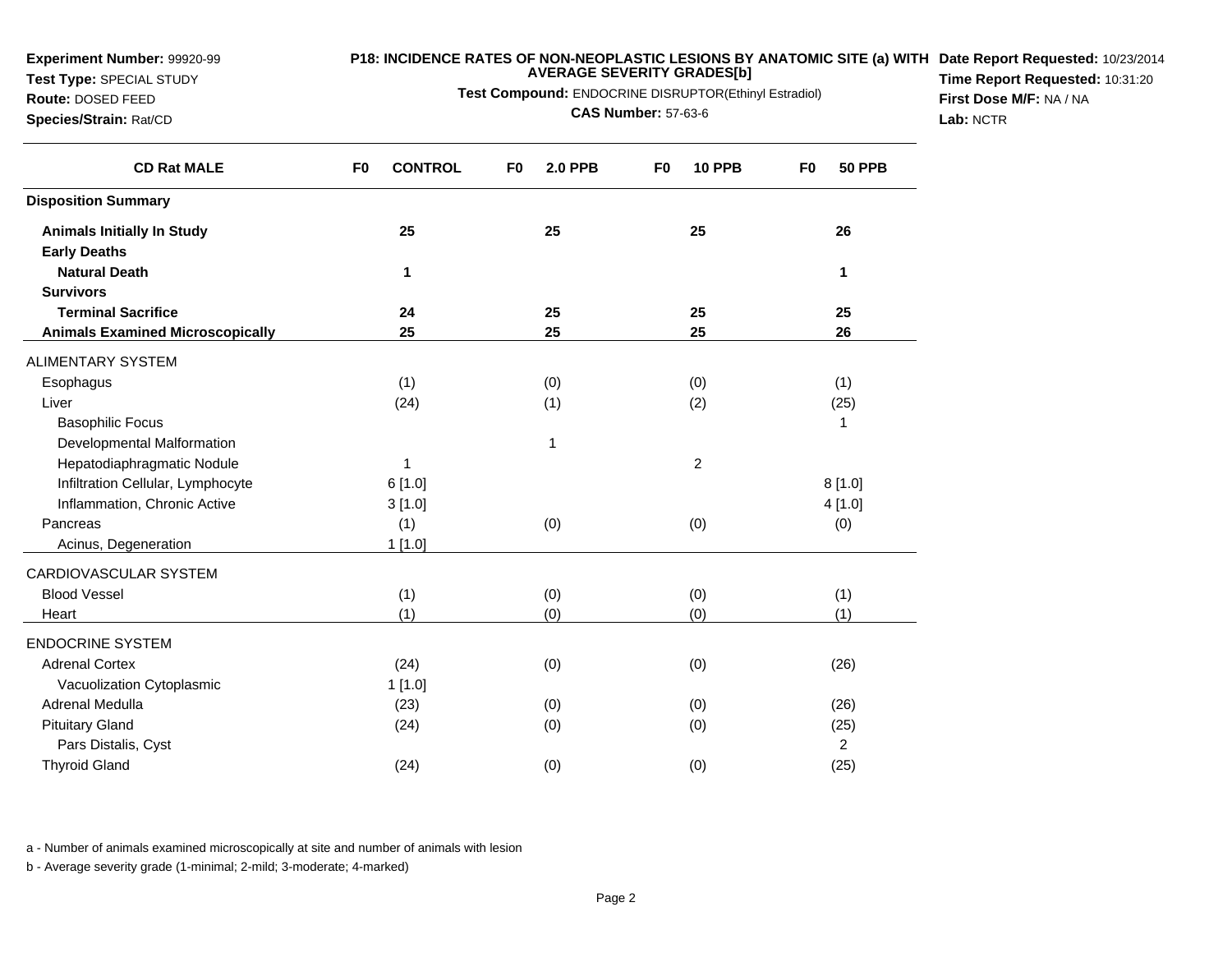| Experiment Number: 99920-99<br>Test Type: SPECIAL STUDY<br>Route: DOSED FEED<br>Species/Strain: Rat/CD | P18: INCIDENCE RATES OF NON-NEOPLASTIC LESIONS BY ANATOMIC SITE (a) WITH Date Report Requested: 10/23/2014<br><b>AVERAGE SEVERITY GRADES[b]</b><br>Test Compound: ENDOCRINE DISRUPTOR(Ethinyl Estradiol)<br><b>CAS Number: 57-63-6</b> |                                  |                                 |                                 | Time Report Requested: 10:31:21<br>First Dose M/F: NA / NA<br>Lab: NCTR |
|--------------------------------------------------------------------------------------------------------|----------------------------------------------------------------------------------------------------------------------------------------------------------------------------------------------------------------------------------------|----------------------------------|---------------------------------|---------------------------------|-------------------------------------------------------------------------|
| <b>CD Rat MALE</b>                                                                                     | <b>CONTROL</b><br>F <sub>0</sub>                                                                                                                                                                                                       | <b>2.0 PPB</b><br>F <sub>0</sub> | <b>10 PPB</b><br>F <sub>0</sub> | F <sub>0</sub><br><b>50 PPB</b> |                                                                         |
| Cyst, Squamous<br>Cyst, Squamous, Multiple                                                             | 4                                                                                                                                                                                                                                      |                                  |                                 | $\mathbf 3$                     |                                                                         |
| <b>GENERAL BODY SYSTEM</b><br>None                                                                     |                                                                                                                                                                                                                                        |                                  |                                 |                                 |                                                                         |
| <b>GENITAL SYSTEM</b>                                                                                  |                                                                                                                                                                                                                                        |                                  |                                 |                                 |                                                                         |
| <b>Coagulating Gland</b>                                                                               | (24)                                                                                                                                                                                                                                   | (25)                             | (25)                            | (24)                            |                                                                         |
| Bilateral, Developmental Malformation                                                                  | 3                                                                                                                                                                                                                                      | 1                                |                                 |                                 |                                                                         |
| Developmental Malformation                                                                             | $\overline{7}$                                                                                                                                                                                                                         | 7                                | 8                               | 8                               |                                                                         |
| Epididymis                                                                                             | (25)                                                                                                                                                                                                                                   | (25)                             | (25)                            | (26)                            |                                                                         |
| Atrophy                                                                                                | 1[4.0]                                                                                                                                                                                                                                 |                                  |                                 |                                 |                                                                         |
| Hypospermia                                                                                            | 1[4.0]                                                                                                                                                                                                                                 |                                  |                                 |                                 |                                                                         |
| Infiltration Cellular, Lymphocyte                                                                      | 2[1.0]                                                                                                                                                                                                                                 | 3[1.0]                           |                                 | 1[1.0]                          |                                                                         |
| <b>Preputial Gland</b>                                                                                 | (0)                                                                                                                                                                                                                                    | (2)                              | (3)                             | (2)                             |                                                                         |
| Duct, Dilatation                                                                                       |                                                                                                                                                                                                                                        | 1[2.0]                           | 2[1.5]                          | 1[2.0]                          |                                                                         |
| Infiltration Cellular, Lymphocyte                                                                      |                                                                                                                                                                                                                                        |                                  | 1[1.0]                          |                                 |                                                                         |
| Inflammation, Suppurative                                                                              |                                                                                                                                                                                                                                        | 2[1.5]                           | 2[4.0]                          | 1[4.0]                          |                                                                         |
| Prostate, Dorsal/Lateral Lobe                                                                          | (5)                                                                                                                                                                                                                                    | (5)                              | (8)                             | (9)                             |                                                                         |
| Infiltration Cellular, Lymphocyte                                                                      | 3[1.3]                                                                                                                                                                                                                                 | 1[2.0]                           | 4[1.0]                          | 1[1.0]                          |                                                                         |
| Inflammation, Suppurative                                                                              | 2[1.5]                                                                                                                                                                                                                                 | 4[1.5]                           | 4[1.5]                          | 8[1.8]                          |                                                                         |
| Prostate, Dorsal/lateral Lobe                                                                          | (19)                                                                                                                                                                                                                                   | (20)                             | (17)                            | (17)                            |                                                                         |
| Prostate, Ventral Lobe                                                                                 | (24)                                                                                                                                                                                                                                   | (25)                             | (25)                            | (26)                            |                                                                         |
| Infiltration Cellular, Lymphocyte                                                                      | 20 [1.5]                                                                                                                                                                                                                               | 18 [1.6]                         | 19 [1.5]                        | 21 [1.6]                        |                                                                         |
| <b>Rete Testes</b>                                                                                     | (25)                                                                                                                                                                                                                                   | (23)                             | (24)                            | (25)                            |                                                                         |
| Dilatation                                                                                             | 1[3.0]                                                                                                                                                                                                                                 | 1[2.0]                           | 1[4.0]                          |                                 |                                                                         |
| Seminal Vesicle                                                                                        | (24)                                                                                                                                                                                                                                   | (25)                             | (25)                            | (25)                            |                                                                         |
| <b>Depletion Secretory</b>                                                                             | 3[3.3]                                                                                                                                                                                                                                 | 2[2.5]                           | 1[4.0]                          | 2[4.0]                          |                                                                         |
| <b>Testes</b>                                                                                          | (25)                                                                                                                                                                                                                                   | (25)                             | (25)                            | (26)                            |                                                                         |
| Seminif Tub, Degeneration                                                                              | 6[1.7]                                                                                                                                                                                                                                 | 2[2.0]                           | 6[1.8]                          | 1[1.0]                          |                                                                         |

a - Number of animals examined microscopically at site and number of animals with lesion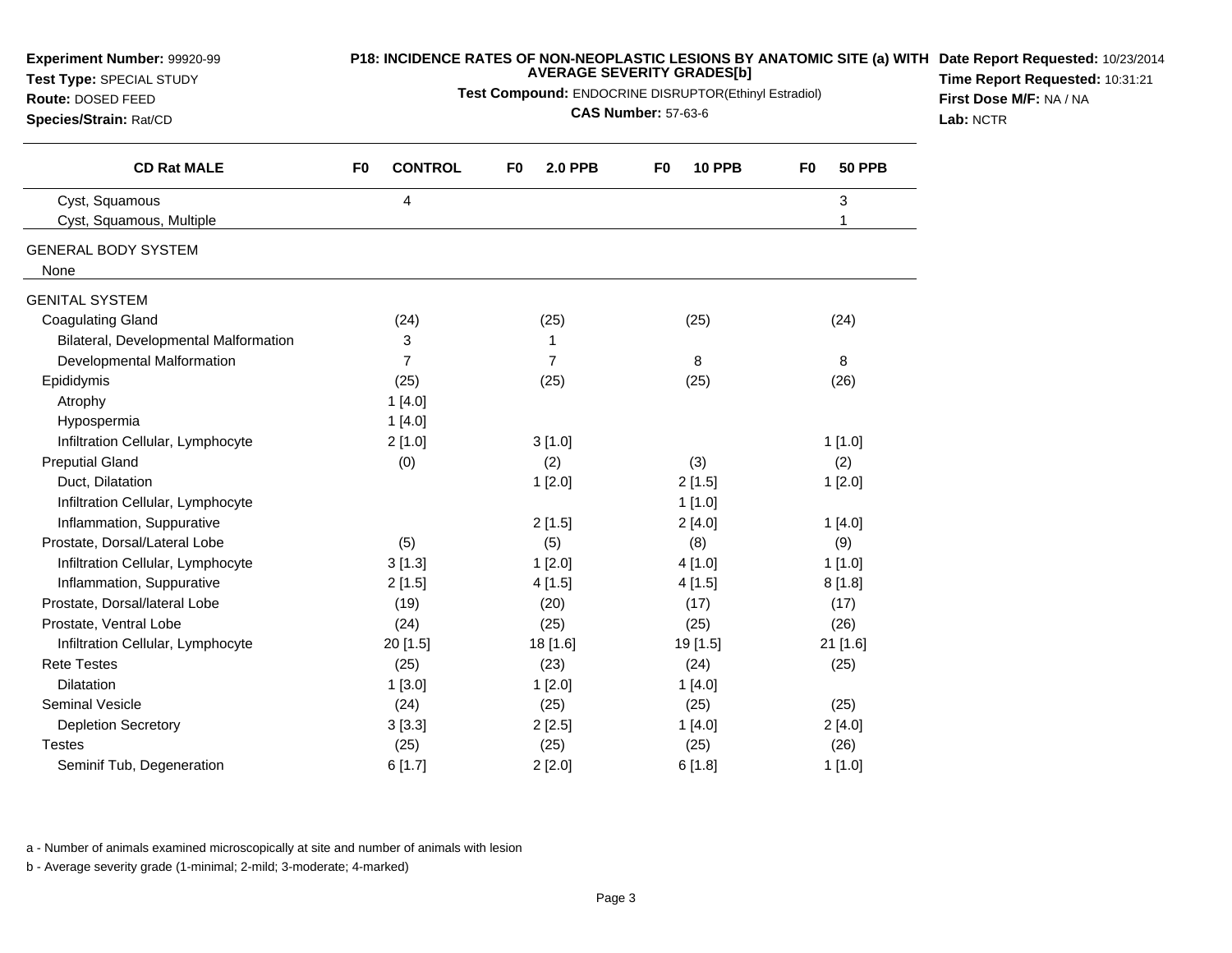**Test Type:** SPECIAL STUDY

## **P18: INCIDENCE RATES OF NON-NEOPLASTIC LESIONS BY ANATOMIC SITE (a) WITH AVERAGE SEVERITY GRADES[b] Date Report Requested:** 10/23/2014

**Test Compound:** ENDOCRINE DISRUPTOR(Ethinyl Estradiol)

**Route:** DOSED FEED**Species/Strain:** Rat/CD

**CAS Number:** 57-63-6

**Time Report Requested:** 10:31:21**First Dose M/F:** NA / NA**Lab:** NCTR

| <b>CD Rat MALE</b>          | <b>CONTROL</b><br>F <sub>0</sub> | F <sub>0</sub><br><b>2.0 PPB</b> | <b>10 PPB</b><br>F0 | <b>50 PPB</b><br>F0 |
|-----------------------------|----------------------------------|----------------------------------|---------------------|---------------------|
| <b>HEMATOPOIETIC SYSTEM</b> |                                  |                                  |                     |                     |
| <b>Bone Marrow</b>          | (24)                             | (0)                              | (0)                 | (25)                |
| Spleen                      | (24)                             | (0)                              | (0)                 | (25)                |
| Hyperplasia, Lymphoid       | 1[1.0]                           |                                  |                     | 1[1.0]              |
| Pigmentation                | 2[1.5]                           |                                  |                     | 7[1.0]              |
| Thymus                      | (24)                             | (0)                              | (0)                 | (25)                |
| <b>INTEGUMENTARY SYSTEM</b> |                                  |                                  |                     |                     |
| <b>Mammary Gland</b>        | (24)                             | (24)                             | (25)                | (25)                |
| Alveolus, Dilatation        |                                  |                                  | 1[2.0]              |                     |
| Alveolus, Hyperplasia       | 1[1.0]                           | 2[2.0]                           | 5[2.2]              | 10 [1.8]            |
| Duct, Hyperplasia           | 2[1.0]                           | 1[1.0]                           | 2[1.0]              | 2[1.0]              |
| Skin                        | (1)                              | (1)                              | (0)                 | (1)                 |
| Epidermis, Hyperplasia      |                                  | 1[2.0]                           |                     |                     |
| Hyperkeratosis              |                                  | 1[1.0]                           |                     |                     |
| MUSCULOSKELETAL SYSTEM      |                                  |                                  |                     |                     |
| <b>Bone</b>                 | (25)                             | (0)                              | (0)                 | (26)                |
| <b>NERVOUS SYSTEM</b>       |                                  |                                  |                     |                     |
| <b>Brain</b>                | (1)                              | (0)                              | (0)                 | (1)                 |
| Spinal Cord                 | (1)                              | (0)                              | (0)                 | (0)                 |
| <b>RESPIRATORY SYSTEM</b>   |                                  |                                  |                     |                     |
| Lung                        | (1)                              | (0)                              | (0)                 | (1)                 |
| Trachea                     | (0)                              | (0)                              | (0)                 | (1)                 |
| SPECIAL SENSES SYSTEM       |                                  |                                  |                     |                     |
| Eye                         | (1)                              | (0)                              | (0)                 | (0)                 |
| Autolysis                   | 1[4.0]                           |                                  |                     |                     |

URINARY SYSTEM

a - Number of animals examined microscopically at site and number of animals with lesion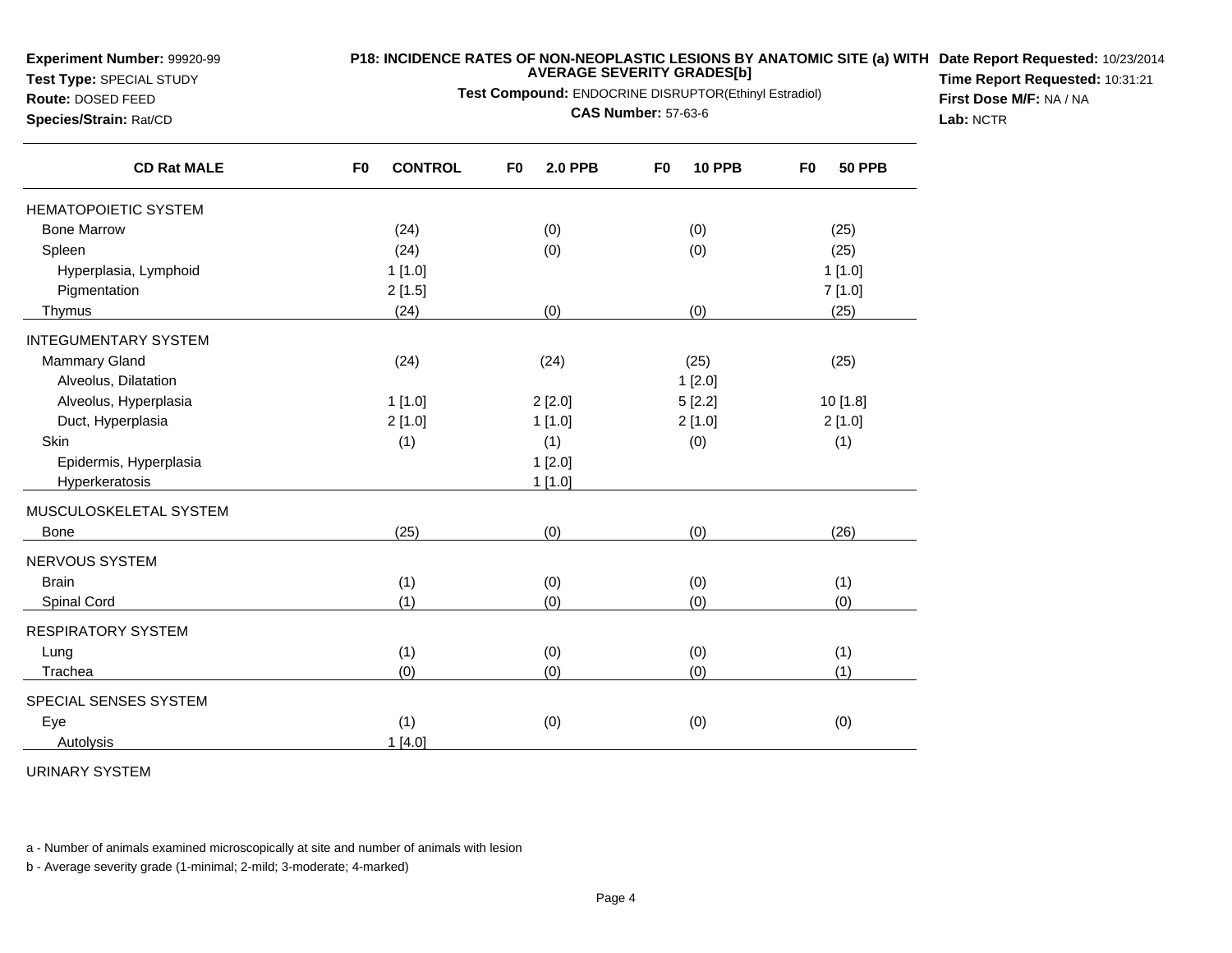**Test Type:** SPECIAL STUDY**Route:** DOSED FEED

**Species/Strain:** Rat/CD

# **P18: INCIDENCE RATES OF NON-NEOPLASTIC LESIONS BY ANATOMIC SITE (a) WITH AVERAGE SEVERITY GRADES[b] Date Report Requested:** 10/23/2014

**Test Compound:** ENDOCRINE DISRUPTOR(Ethinyl Estradiol)

**CAS Number:** 57-63-6

**Time Report Requested:** 10:31:21**First Dose M/F:** NA / NA**Lab:** NCTR

| <b>CD Rat MALE</b>                | <b>CONTROL</b><br>F <sub>0</sub> | F <sub>0</sub><br><b>2.0 PPB</b> | <b>10 PPB</b><br>F0 | <b>50 PPB</b><br>F0 |
|-----------------------------------|----------------------------------|----------------------------------|---------------------|---------------------|
| Kidney                            | (24)                             | (4)                              | (0)                 | (25)                |
| Cortex, Cyst                      | 4                                |                                  |                     | 4                   |
| <b>Hyaline Droplet</b>            | 2[1.0]                           |                                  |                     | 6[1.2]              |
| Infiltration Cellular, Lymphocyte | 17 [1.2]                         | 2[2.0]                           |                     | 19 [1.2]            |
| Interstitium, Fibrosis            | 2[1.0]                           | 1[2.0]                           |                     | 1[2.0]              |
| Pelvis, Dilatation                |                                  |                                  |                     | 1[1.0]              |
| Renal Tubule, Degeneration        | $2$ [1.0]                        | 2[1.5]                           |                     | 3[1.0]              |
| Renal Tubule, Dilatation          | 6[1.7]                           | 1[4.0]                           |                     | 9[1.3]              |
| Renal Tubule, Mineralization      | 1[1.0]                           |                                  |                     | 1[1.0]              |
| Renal Tubule, Regeneration        | $10$ [1.0]                       | 2[1.0]                           |                     | $12$ [1.1]          |
| Urinary Bladder                   | (1)                              | (0)                              | (0)                 | (1)                 |

\*\*\*END OF MALE DATA\*\*\*

a - Number of animals examined microscopically at site and number of animals with lesion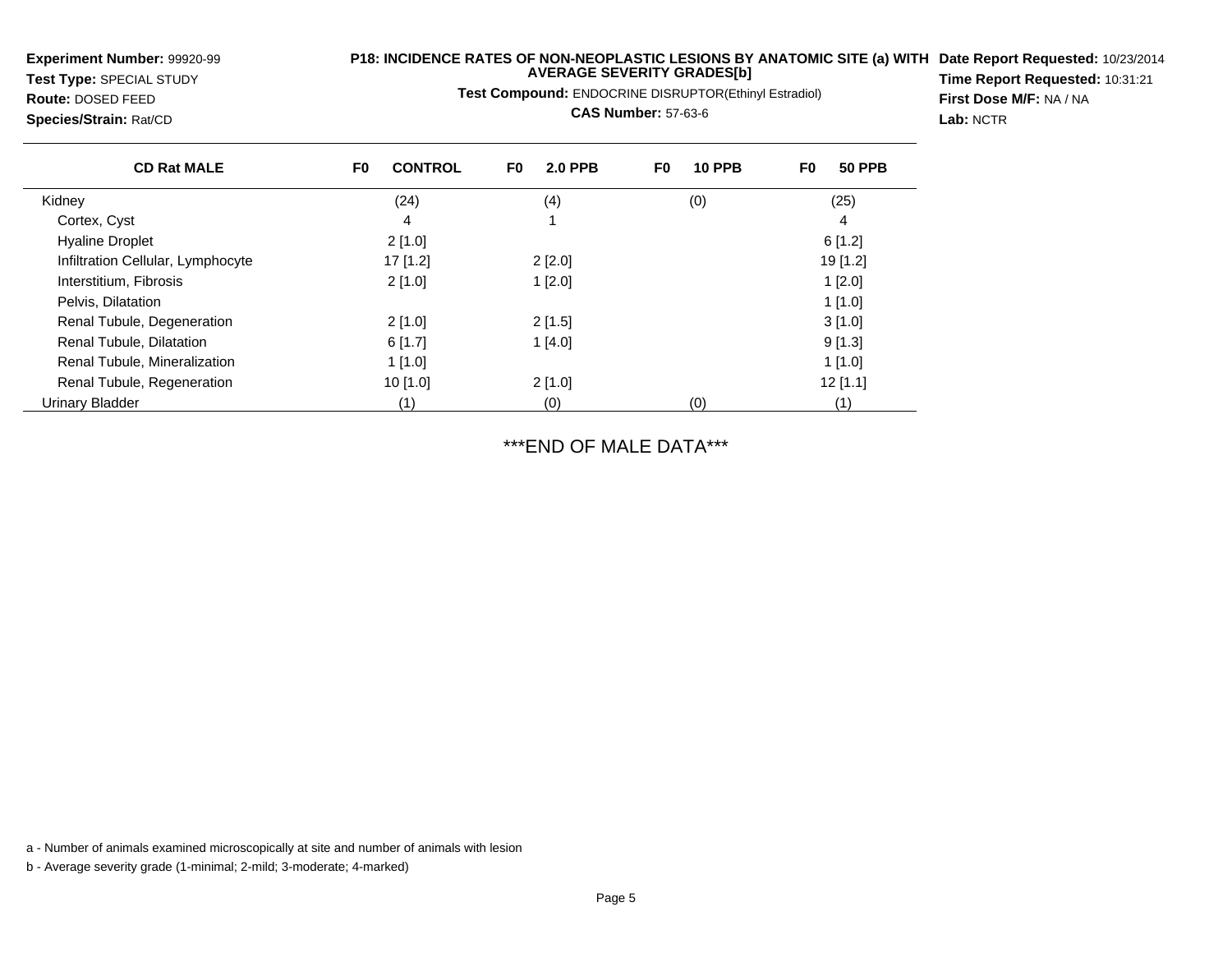**Test Type:** SPECIAL STUDY

#### **P18: INCIDENCE RATES OF NON-NEOPLASTIC LESIONS BY ANATOMIC SITE (a) WITH AVERAGE SEVERITY GRADES[b] Date Report Requested:** 10/23/2014

**Test Compound:** ENDOCRINE DISRUPTOR(Ethinyl Estradiol)

**Route:** DOSED FEED**Species/Strain:** Rat/CD

**CAS Number:** 57-63-6

**Time Report Requested:** 10:31:21**First Dose M/F:** NA / NA**Lab:** NCTR

| <b>CD Rat FEMALE</b>                                    | <b>CONTROL</b><br>F <sub>0</sub> | <b>2.0 PPB</b><br>F0 | <b>10 PPB</b><br>F <sub>0</sub> | <b>50 PPB</b><br>F <sub>0</sub> |
|---------------------------------------------------------|----------------------------------|----------------------|---------------------------------|---------------------------------|
| <b>Disposition Summary</b>                              |                                  |                      |                                 |                                 |
| <b>Animals Initially In Study</b>                       | 25                               | 25                   | 25                              | 25                              |
| <b>Early Deaths</b>                                     |                                  |                      |                                 |                                 |
| <b>Survivors</b>                                        |                                  |                      |                                 |                                 |
| <b>Terminal Sacrifice</b>                               | 25                               | 25                   | 25                              | 25                              |
| <b>Animals Examined Microscopically</b>                 | 25                               | 25                   | 25                              | 25                              |
| <b>ALIMENTARY SYSTEM</b>                                |                                  |                      |                                 |                                 |
| Liver                                                   | (25)                             | (2)                  | (2)                             | (25)                            |
| Developmental Malformation                              | 3                                | 1                    | $\overline{c}$                  |                                 |
| Fatty Change, Focal                                     | 1[2.0]                           |                      |                                 |                                 |
| Hepatodiaphragmatic Nodule                              |                                  | 1                    |                                 |                                 |
| Inflammation, Chronic Active                            | 4 [1.0]                          |                      |                                 | 3[1.0]                          |
| CARDIOVASCULAR SYSTEM                                   |                                  |                      |                                 |                                 |
| None                                                    |                                  |                      |                                 |                                 |
| <b>ENDOCRINE SYSTEM</b>                                 |                                  |                      |                                 |                                 |
| <b>Adrenal Cortex</b>                                   | (25)                             | (0)                  | (0)                             | (25)                            |
| <b>Accessory Adrenal Cortical Nodule</b>                | 1                                |                      |                                 |                                 |
| Unilateral, Accessory Adrenal Cortical<br><b>Nodule</b> |                                  |                      |                                 | 1                               |
| Adrenal Medulla                                         | (25)                             | (0)                  | (0)                             | (25)                            |
| <b>Pituitary Gland</b>                                  | (25)                             | (0)                  | (0)                             | (25)                            |
| Cyst                                                    | 1                                |                      |                                 |                                 |
| <b>Thyroid Gland</b>                                    | (25)                             | (0)                  | (0)                             | (25)                            |
| <b>GENERAL BODY SYSTEM</b>                              |                                  |                      |                                 |                                 |
| None                                                    |                                  |                      |                                 |                                 |
| <b>GENITAL SYSTEM</b>                                   |                                  |                      |                                 |                                 |
| <b>Clitoral Gland</b>                                   | (2)                              | (1)                  | (2)                             | (0)                             |

a - Number of animals examined microscopically at site and number of animals with lesion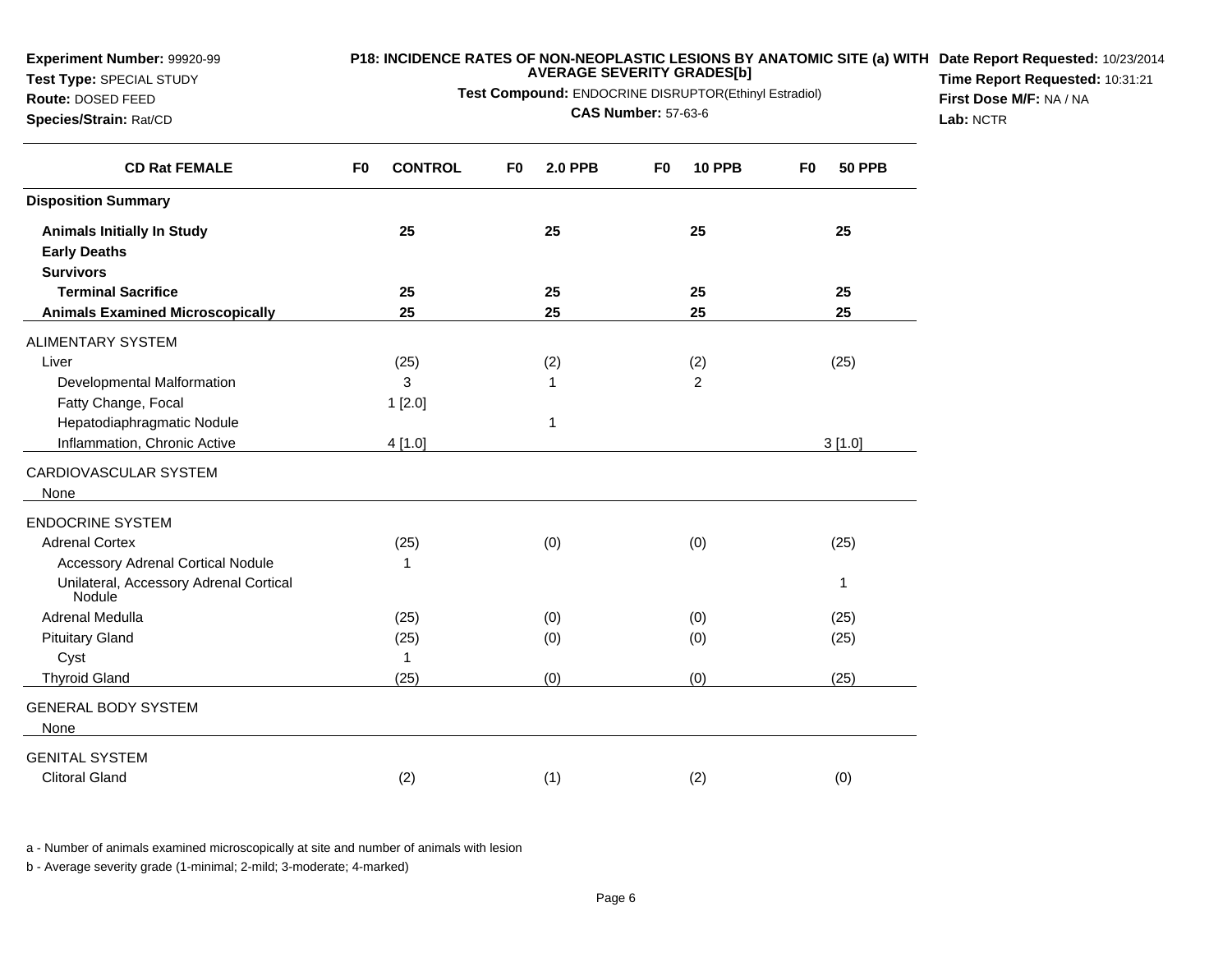**Test Type:** SPECIAL STUDY

#### **P18: INCIDENCE RATES OF NON-NEOPLASTIC LESIONS BY ANATOMIC SITE (a) WITH AVERAGE SEVERITY GRADES[b] Date Report Requested:** 10/23/2014 **Time Report Requested:** 10:31:21

**Test Compound:** ENDOCRINE DISRUPTOR(Ethinyl Estradiol)

**Route:** DOSED FEED**Species/Strain:** Rat/CD

**CAS Number:** 57-63-6

**First Dose M/F:** NA / NA**Lab:** NCTR

| <b>CD Rat FEMALE</b>         | F <sub>0</sub><br><b>CONTROL</b> | F <sub>0</sub><br><b>2.0 PPB</b> | F <sub>0</sub><br><b>10 PPB</b> | F <sub>0</sub><br><b>50 PPB</b> |
|------------------------------|----------------------------------|----------------------------------|---------------------------------|---------------------------------|
| Distended                    | $\overline{2}$                   | 1                                | $\overline{2}$                  |                                 |
| Inflammation, Chronic Active | 2[3.0]                           | 1[4.0]                           |                                 |                                 |
| Ovary                        | (25)                             | (25)                             | (25)                            | (25)                            |
| Corpus Luteum, Cyst          | 1                                | 1                                |                                 |                                 |
| Corpus Luteum, Depletion     |                                  |                                  |                                 | 1[3.0]                          |
| Cyst                         |                                  | 1                                | 1                               |                                 |
| <b>Diestrus</b>              | 7                                | 6                                | 8                               | 6                               |
| Estrus                       | 8                                | 8                                | 6                               | 11                              |
| Follicle, Cyst               |                                  |                                  | 1                               |                                 |
| Follicle, Cyst, Multiple     |                                  |                                  |                                 |                                 |
| Metestrus                    | 4                                | 4                                | 3                               | 1                               |
| Proestrus                    | 6                                | 7                                | 8                               | 6                               |
| Oviduct                      | (24)                             | (25)                             | (25)                            | (25)                            |
| Mucosa, Hyperplasia          |                                  | 1[2.0]                           |                                 |                                 |
| <b>Uterus</b>                | (25)                             | (25)                             | (25)                            | (25)                            |
| <b>Diestrus</b>              | $\overline{7}$                   | $\overline{7}$                   | 9                               | 5                               |
| Endometrial GI, Dilatation   |                                  | 1[3.0]                           |                                 |                                 |
| Endometrial GI, Hyperplasia  |                                  |                                  | 1[1.0]                          |                                 |
| Estrus                       | $\overline{7}$                   | 7                                | 6                               | 12                              |
| <b>Metestrus</b>             | 4                                | 4                                | 3                               | $\mathbf{1}$                    |
| Proestrus                    | $\overline{7}$                   | $\overline{7}$                   | $\overline{7}$                  | $\overline{7}$                  |
| Vagina                       | (25)                             | (25)                             | (25)                            | (25)                            |
| <b>Diestrus</b>              | 6                                | 5                                | 6                               | 6                               |
| Epithelium, Hyperplasia      |                                  |                                  |                                 | 1[2.0]                          |
| Estrus                       | 6                                | 8                                | 6                               | 9                               |
| Metestrus                    | 7                                | 5                                | 3                               | 4                               |
| Proestrus                    | 6                                | $\overline{7}$                   | 10                              | 5                               |
| <b>HEMATOPOIETIC SYSTEM</b>  |                                  |                                  |                                 |                                 |
| <b>Bone Marrow</b>           | (25)                             | (0)                              | (0)                             | (25)                            |

a - Number of animals examined microscopically at site and number of animals with lesion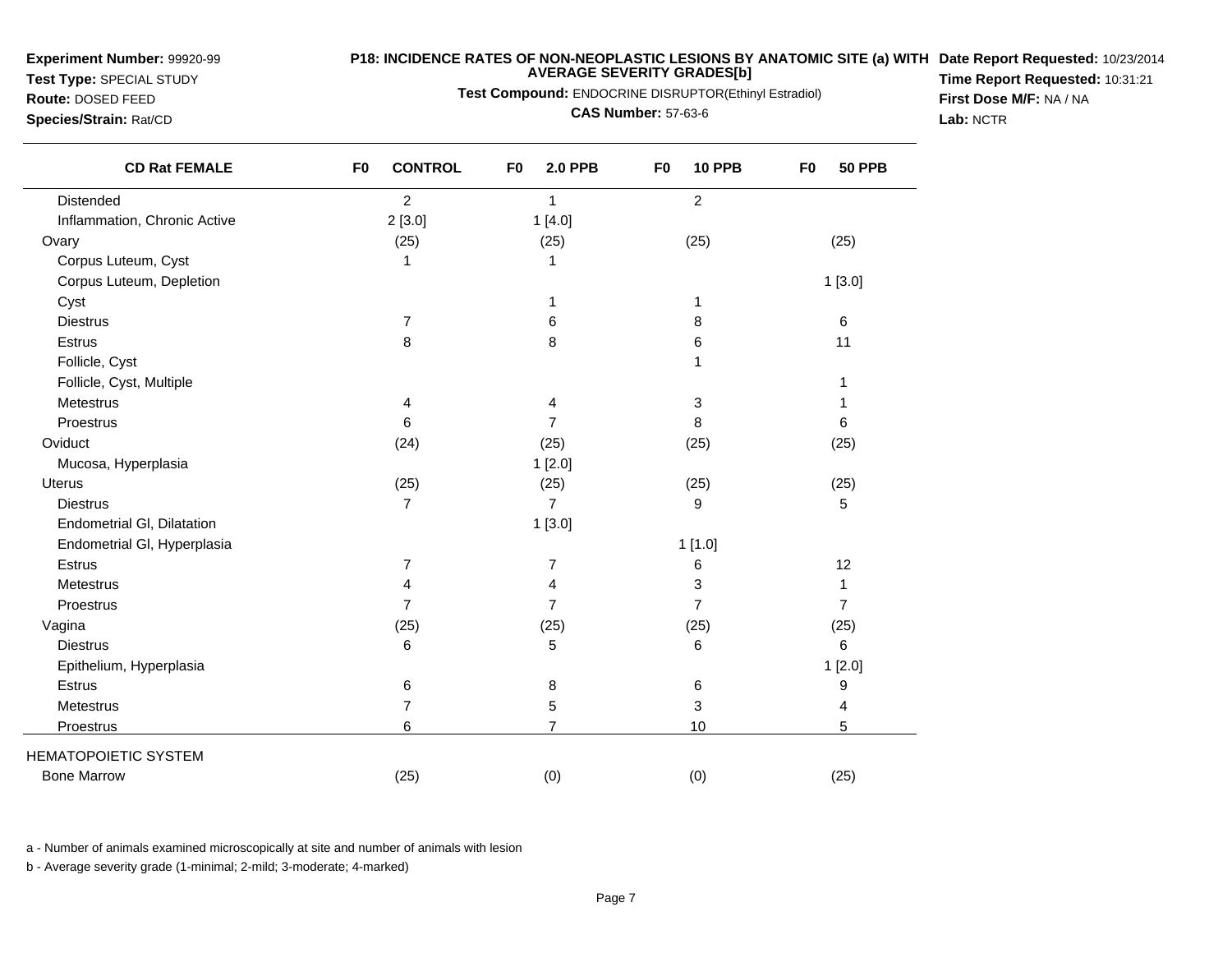**Test Type:** SPECIAL STUDY

# **Route:** DOSED FEED**Species/Strain:** Rat/CD

# **P18: INCIDENCE RATES OF NON-NEOPLASTIC LESIONS BY ANATOMIC SITE (a) WITH AVERAGE SEVERITY GRADES[b] Date Report Requested:** 10/23/2014

**Test Compound:** ENDOCRINE DISRUPTOR(Ethinyl Estradiol)

**CAS Number:** 57-63-6

**Time Report Requested:** 10:31:21**First Dose M/F:** NA / NA**Lab:** NCTR

| <b>CD Rat FEMALE</b>              | <b>CONTROL</b><br>F <sub>0</sub> | <b>2.0 PPB</b><br>F <sub>0</sub> | <b>10 PPB</b><br>F <sub>0</sub> | <b>50 PPB</b><br>F <sub>0</sub> |
|-----------------------------------|----------------------------------|----------------------------------|---------------------------------|---------------------------------|
| Spleen                            | (25)                             | (0)                              | (0)                             | (25)                            |
| Fibrosis, Focal                   | 1[1.0]                           |                                  |                                 |                                 |
| Pigmentation                      | 3[1.0]                           |                                  |                                 | 6[1.5]                          |
| Thymus                            | (25)                             | (0)                              | (0)                             | (25)                            |
| <b>INTEGUMENTARY SYSTEM</b>       |                                  |                                  |                                 |                                 |
| Mammary Gland                     | (25)                             | (25)                             | (25)                            | (25)                            |
| Alveolus, Hyperplasia             | 1[1.0]                           | 4[1.3]                           | 3[1.0]                          | 4[1.0]                          |
| Skin                              | (2)                              | (3)                              | (1)                             | (0)                             |
| Hyperkeratosis, Focal             |                                  | 1[3.0]                           |                                 |                                 |
| Inflammation, Chronic, Focal      | 1[3.0]                           |                                  |                                 |                                 |
| MUSCULOSKELETAL SYSTEM            |                                  |                                  |                                 |                                 |
| <b>Bone</b>                       | (25)                             | (0)                              | (0)                             | (25)                            |
| NERVOUS SYSTEM                    |                                  |                                  |                                 |                                 |
| None                              |                                  |                                  |                                 |                                 |
| <b>RESPIRATORY SYSTEM</b>         |                                  |                                  |                                 |                                 |
| None                              |                                  |                                  |                                 |                                 |
| SPECIAL SENSES SYSTEM             |                                  |                                  |                                 |                                 |
| None                              |                                  |                                  |                                 |                                 |
| <b>URINARY SYSTEM</b>             |                                  |                                  |                                 |                                 |
| Kidney                            | (25)                             | (25)                             | (25)                            | (25)                            |
| Arteriole, Nuclear Alteration     |                                  |                                  |                                 | 1[3.0]                          |
| Cortex, Cyst                      | 3                                | 3                                |                                 |                                 |
| Infarct                           | 1                                | 1                                | $\mathbf{1}$                    |                                 |
| Inflammation, Chronic Active      |                                  | 1[1.0]                           |                                 |                                 |
| Nephropathy                       | 2[1.0]                           |                                  |                                 | 3[1.0]                          |
| Renal Tubule, Degeneration, Focal |                                  | 1[4.0]                           |                                 |                                 |
| Renal Tubule, Dilatation, Focal   |                                  |                                  | 2[2.0]                          |                                 |
|                                   |                                  |                                  |                                 |                                 |

a - Number of animals examined microscopically at site and number of animals with lesion